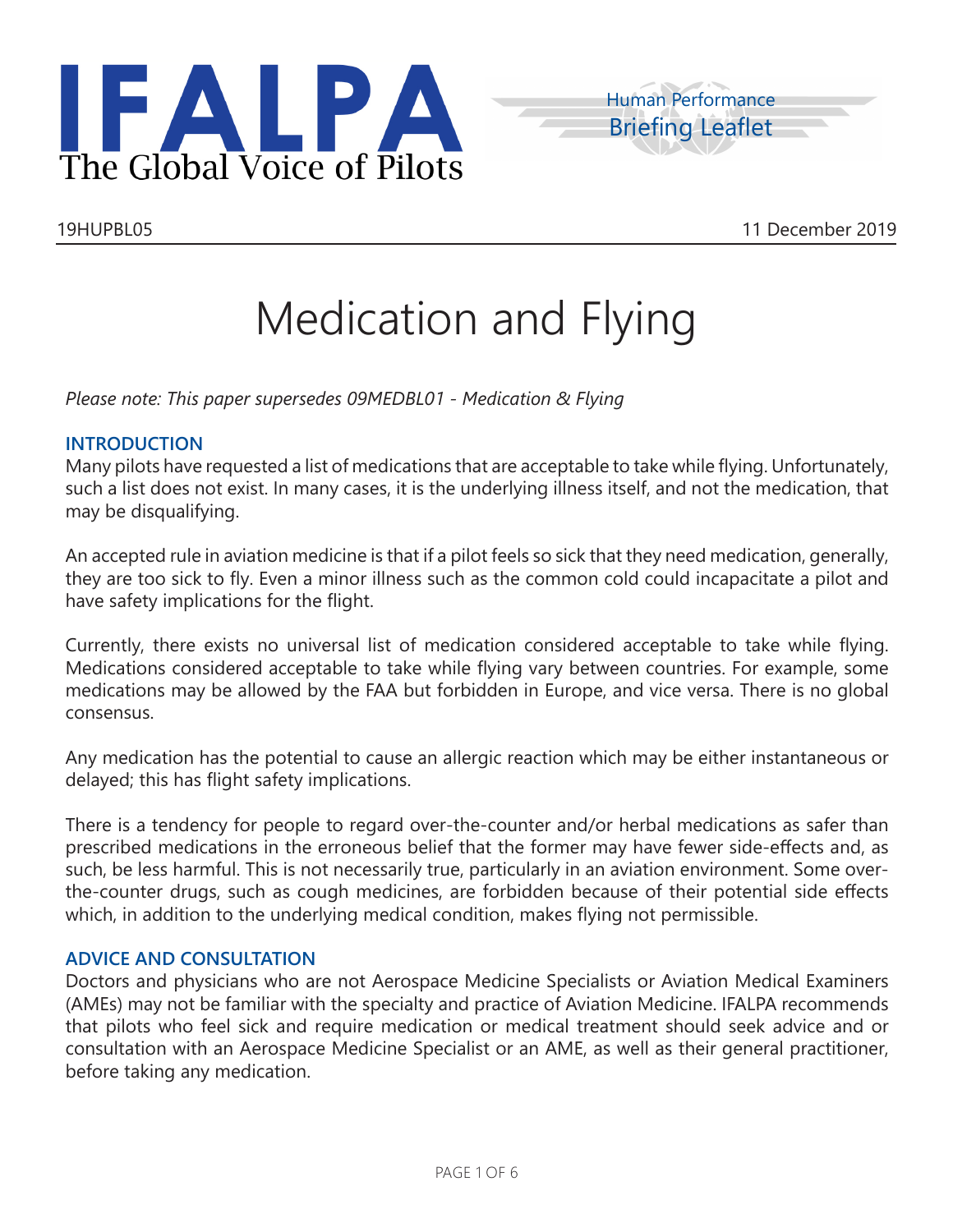

#### **BEFORE TAKING MEDICATION**

Sometimes the consultation with an aviation specialist is impossible and the decision whether to take the medication is left to the pilots themselves. Before taking any medication, pilots should ask themselves these three questions:

- 1. Am I fit to fly?
- 2. Do I really need to take the medication?
- 3. Have I taken the medicine previously on the ground for at least 24-48 hours, and am I sure that it does not affect my ability to fly?

If the answer is yes to all three questions, then a pilot may consider taking the medication.

### **CONSIDER THE HALF-LIFE**

Other rules concern the half-life of the medication. A medication's biological half-life refers to how long it takes for half of the dose to be metabolized and eliminated from the bloodstream. If a pilot takes any medication which may prevent them from flying, they should wait at least 5 times (in some countries the recommendation is for 8 times) the half-life of the medication before flying. The halflife can be determined from the dosing interval: If a medication should be taken four times a day, the dosing interval would be every six hours. Therefore, the wait time after the last dose would be 30 hours (6 hours x 5=30 hours).

Below, you will find further information on some commonly used medications and their compatibility with flying.

*This list is for reference only, it is not exhaustive, and it does not consider the pilot's individual situation. When in doubt, the pilot should always obtain aeromedical advice.*

## **COMMONLY-USED MEDICATIONS**

### Acne Treatments

Isotretinoin (Roaccutane®) may have side effects of reduced night vison or depression, both of which are aeromedically significant. Aeromedical advice must be sought, a period of ground trial may be required, and a temporary restriction on night flying during treatment may be issued.

#### **Antibiotics**

Antibiotics are used to treat bacterial infections. Typically, the presence of an infection indicates the pilot is not fit to fly. Common side effects of antibiotics include abdominal upsets which also disqualify pilots from flying. It is preferable that the pilot take the antibiotics at least 24 hours before flying in order to be sure that there are no side effects. Pilots should always obtain aeromedical advice before considering flying and taking antibiotics.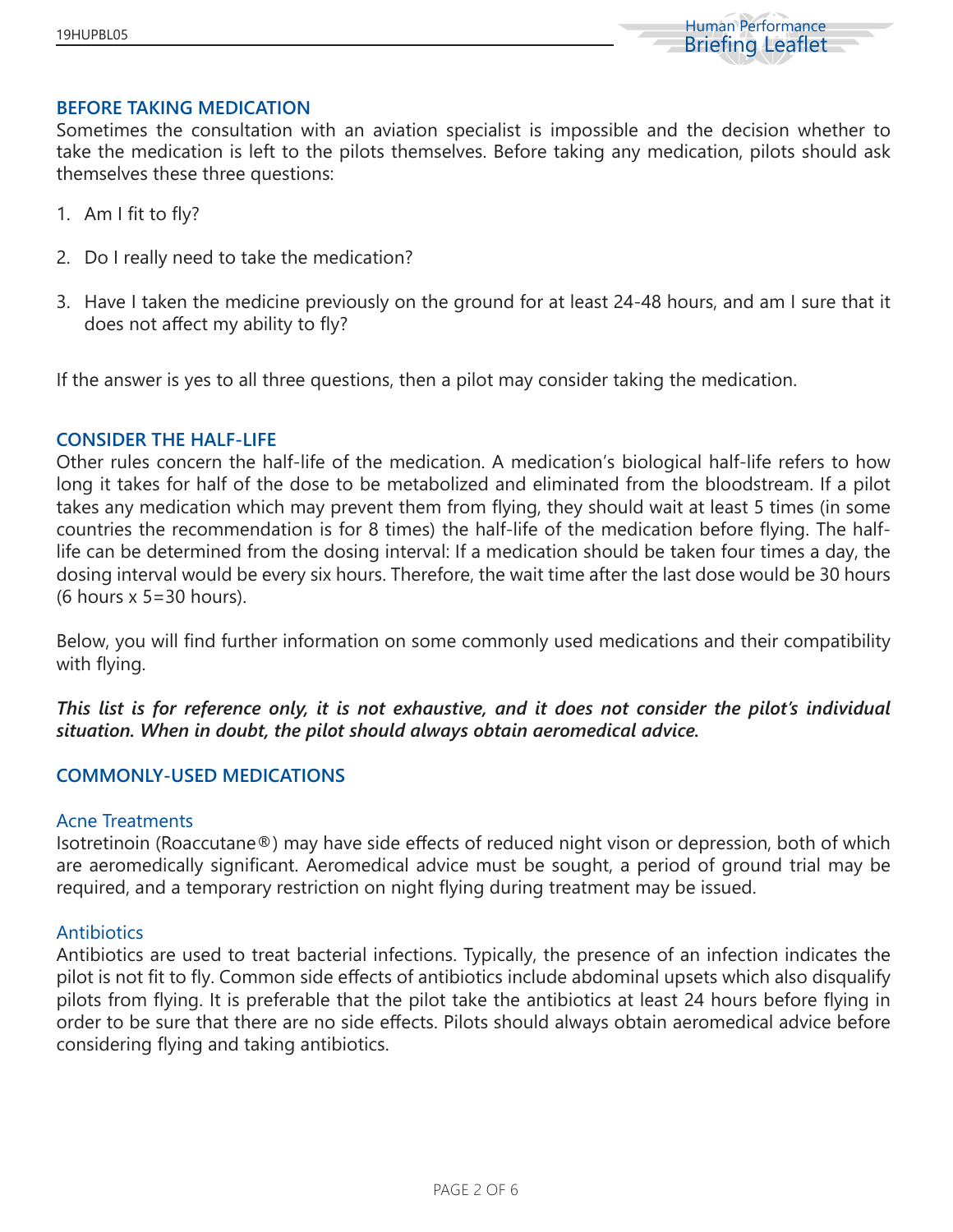

## Anticoagulants

Certain anticoagulants are approved and allowed while flying, however, the pilot must have been medically assessed, treated, and reviewed in accordance with the AME guidelines of the Regulatory authority e.g. CAA, EASA. The pilot must have had their medical reinstated by the AME and deemed fit to fly in accordance with the authority's medical guidance material. If an international normalized ratio (INR) measurement is required, the anticoagulation must be stable for 6 months prior to pilot recertification. If direct acting oral anticoagulants (DOACs) are used, the time period is 3 months. Flying on anticoagulants always requires approval from the appropriate aviation authority before flying.

#### Anti-Diarrheal Drugs

These medications are used to manage diarrhea. Typically, diarrhea is considered as disqualifying from flying and a pilot is regarded as not fit to fly when suffering with diarrhea. However, some anti-diarrheal drugs are usually safe to take while flying. One of the most commonly used drugs is Loperamide. Common side effects include abdominal pain, constipation, sleepiness, vomiting, and dry mouth. The CAA U.K. states "Loperamide can be used for control of diarrhea provided it has been taken for at least two days when license privileges are not being exercised and has not caused adverse side-effects."<sup>1</sup>

### Antidepressant Medications

In this case, it is most likely that the underlying condition will result in the pilot being deemed unfit to fly. The negative side effects of these medications on the central nervous system are most often incompatible with flying duties. In some countries, several Selective Serotonin Re-uptake Inhibitors (SSRIs), when used as maintenance medication, may be permissible when flying. The pilot must be asymptomatic, be on a steady dose, and have been appropriately medically assessed by an aerospace medicine specialist or AME with approval from the relevant aviation authority.

## Antihistamines

Antihistamines are mainly used to treat allergic reactions (e.g. hay fever, asthma, and allergic rashes). In many cases, the underlying condition may preclude flying. The medication itself may cause drowsiness, dizziness, and changes in vision, but these side effects predominantly occur with older antihistamines. Newer, so-called non-sedative antihistamines may be compatible with flying duties; however, it has been shown in some studies that all antihistamines may cause daytime drowsiness. IFALPA recommends seeking aeromedical advice before taking these medications whilst flying.

#### Anti-Ulcer Medicines

These medications are commonly used to treat the symptoms of a peptic ulcer. Some of these medications (e.g. omeprazole, ranitidine, cimetidine) are acceptable for the short-term treatment of dyspepsia and acid reflux provided pilot symptoms are well controlled. However, the license holder is unfit if there is evidence of peptic ulceration.

It is important to establish a diagnosis of the possible underlying condition first, before considering the use of these medications. Any active gastrointestinal bleeding must be ruled out and disqualifies the pilot from flying. Aeromedical advice should be obtained before using these medications.

<sup>1</sup> https://www.caa.co.uk/Aeromedical-Examiners/Medical-standards/Pilots-(EASA)/Conditions/Gastrointestinal/Medication-used-in-GI-conditions/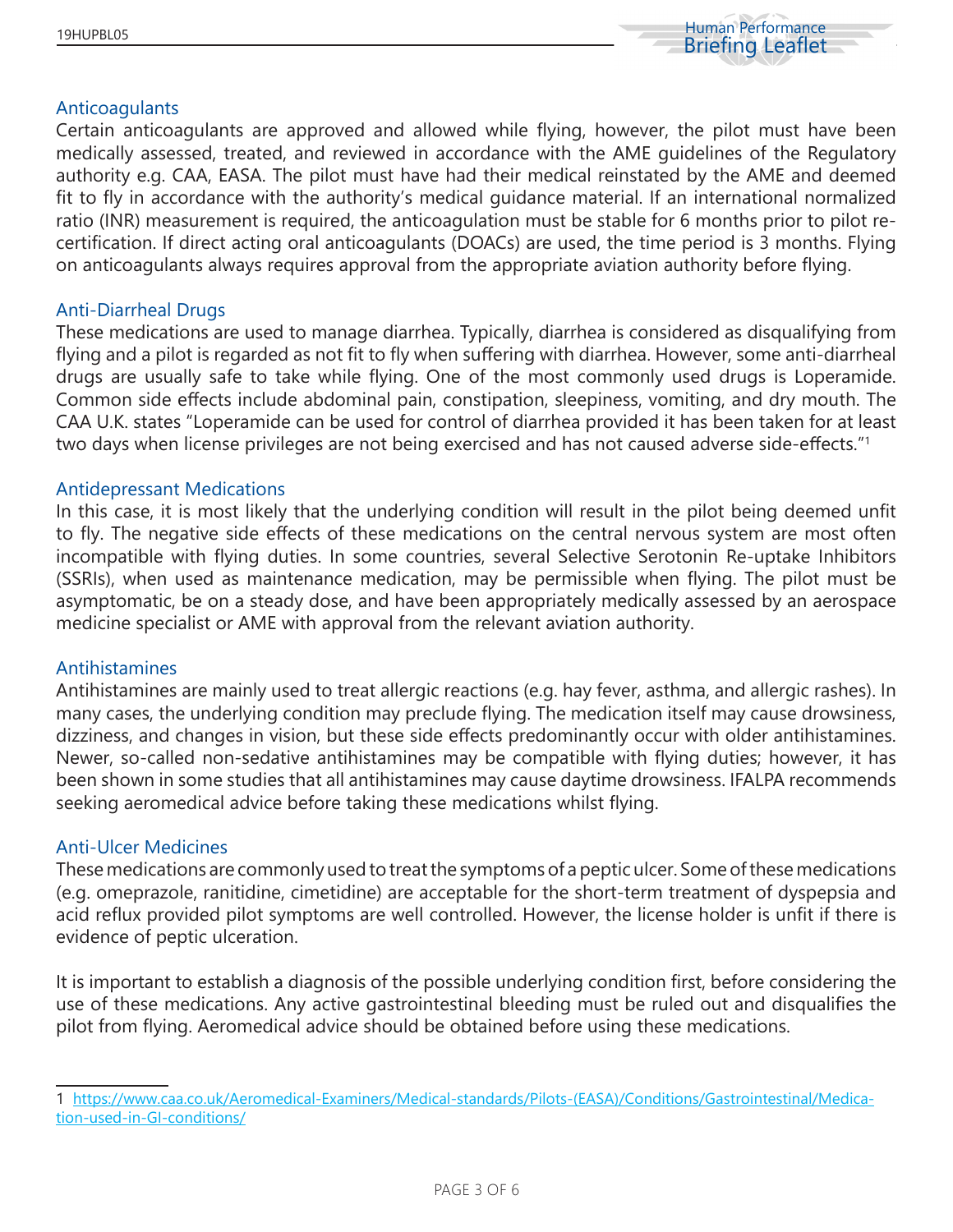

#### Anti-Malaria Drugs

The decision on the need of anti-malaria drugs depends on the geographical areas to be visited and the risk that the pilot has of developing malaria. Medical opinion should be obtained to establish whether anti-malaria drugs are needed and what type of drugs should be used. Most of the anti-malaria drugs (atovaquone plus proguanil, chloroquine, doxycycline) are compatible with flying, but mefloquine is not. The adverse effects associated with mefloquine include insomnia, strange dreams, mood changes, nausea, diarrhea, and headaches. In addition, mefloquine may cause spatial disorientation and lack of fine coordination.

### Blood Pressure Medication

Most anti-hypertensive drugs are compatible with flying. Medications affecting the central nervous system are unacceptable. There is usually a period of grounding when anti-hypertensive treatment is started to monitor the blood pressure and side effects of the medication, i.e. the pilot is temporarily declared unfit for duty. Aeromedical advice is needed before returning to flying after commencement of the medication in addition to satisfactory control of the underlying condition.

### **Contraceptives**

Hormonal contraception is compatible with flying regardless of the way of administration – oral, subcutaneous, transdermal, intravaginal or intrauterine.

### Cough Medicines

Cough suppressants (antitussives) often contain codeine and other substances that act on the central nervous system and are therefore not allowed when flying. Other cough medications, such as mucolytic agents (e.g. carbocysteine) are allowed.

## Erectile Dysfunction Medication

The possible side effects of these medications (e.g. sildenafil/Viagra®, tadalafil/Cialis®, and vardenafil/ Levitra®), include disturbances in color vision, dizziness, and sudden hearing loss. Aeromedical advice needs to be obtained to determine the appropriate time between the use of any of these medications and flying, which is often 6-8 hours for sildenafil and vardenafil and 24 to 36 hours for tadalafil.

#### **Melatonin**

Melatonin is a hormone that is involved with the regulation of the circadian rhythm. In some countries it is a prescription medicine whereas in most countries it is regarded as a dietary supplement and can be purchased without a prescription. Melatonin affects modulation of sleep, alertness, and body temperature; it typically acts as a sleep promoter, allowing sleep to occur when conditions are right. Consequently, and unsurprisingly, results regarding the efficiency of melatonin in treatment of jet lag or sleep disorders have been contradictory. There is also some evidence that the chronic use of melatonin may lead to hypertension. It is advisable to obtain aeromedical advice before using melatonin.

#### Nasal Corticoids

These drugs are widely used to treat hay fever and can be used whilst flying if symptoms are mild and there is no other underlying cause of the symptoms.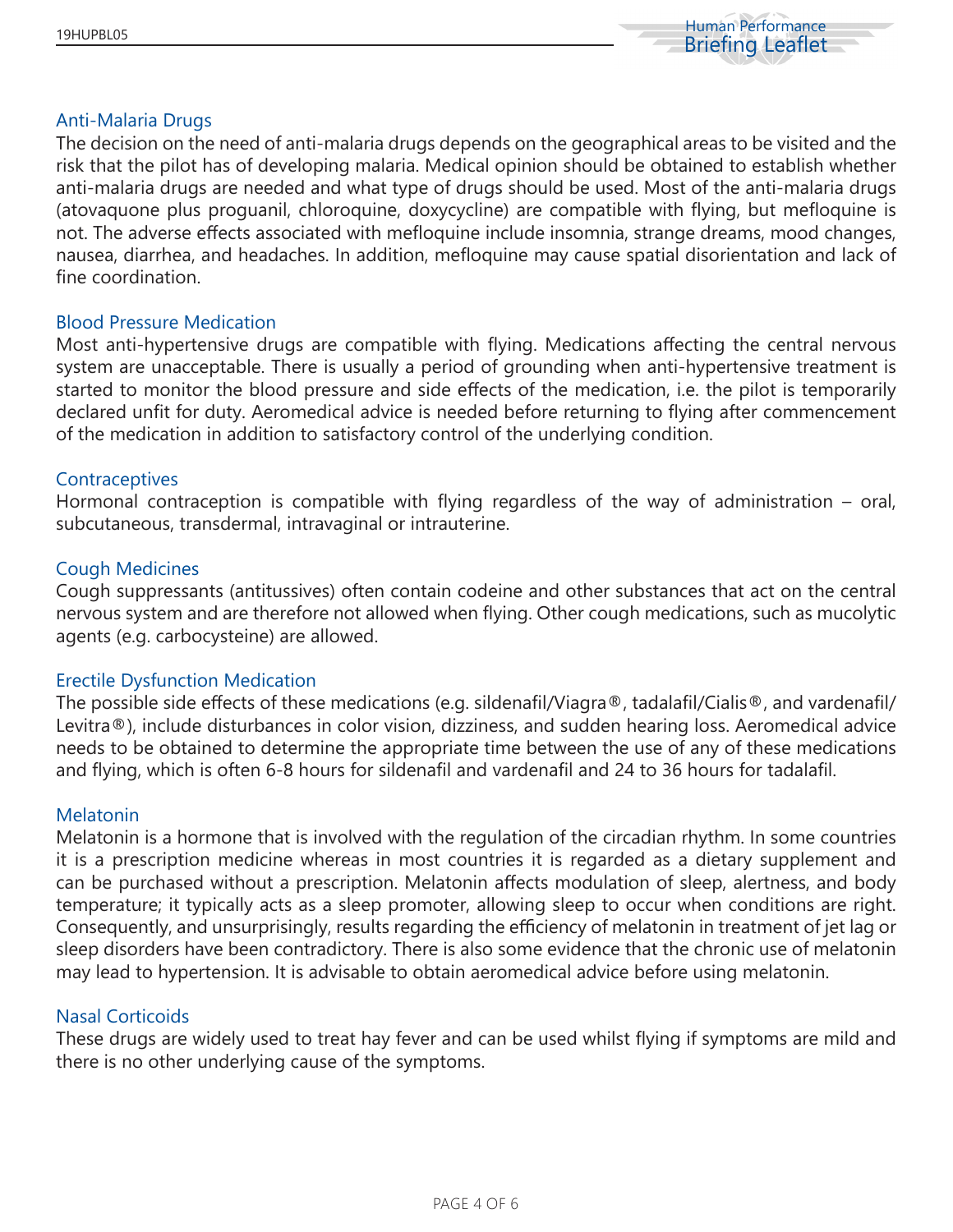

#### Nasal Decongestants

Nasal decongestants are commonly used in the form of a spray. The underlying condition requiring its use (i.e. swelling of the mucosal membranes, causing difficulties in equalizing the air pressure in the ears and/or sinuses) is considered incompatible with flying, and despite the use of this medication, seeking aeromedical advice is recommended. Nasal decongestants that do not have an adverse effect on the central nervous system may be approved for use during flight.

## Pain Killers and Anti-Febrile Drugs

These medications are commonly used to treat pain, fever, or headaches. Non-Steroidal Anti-Inflammatory Drugs (NSAIDs) and paracetamol may be taken whilst flying. However, often the underlying condition dictates the fitness to fly.

Strong analgesics (e.g. codeine) are opiate derivatives and affect the central nervous system. They may significantly affect human performance and are therefore prohibited while flying. Such medications may also give a positive result in a drug test.

## Postmenopausal Hormone Replacement Therapy

Hormone replacement therapy for postmenopausal symptoms is compatible with flying.

### Prostate Hyperplasia Medication

5-alpha-reductase enzyme inhibitors such as Finasteride and Dutasteride are usually compatible while flying, however this is after an initial grounding for approximately 48 hours after first dose of medication. Aeromedical advice is required prior to return to flying duties.

Selective alpha-antagonists Tamsulosin and Alfuzosin may cause postural hypotension, syncope, dizziness, and fatigue, and pilots will be confined to the ground for a period after starting this medication or being prescribed an increase in dose.

#### Sleep Inducing Drugs

When pilots develop difficulty sleeping, the focus should be to discover and treat the reason for the insomnia. This often requires assessment by the AME and or an appropriate specialist. Several underlying conditions causing insomnia are considered disqualifying for flying.

Typically, side effects of sleep inducing medications may include in particular, dulling of the senses and slower reaction time both of which are contraindications to flying. Such medications have variable half-lives and interact with alcohol. The duration of effect may vary between individuals and may be unduly prolonged. Some people may also develop a tolerance for such medications. Some of these medications may give a positive result in a formal drug test. Some regulatory bodies permit the use of sleep-inducing drugs for a limited time only and in instances where the reason for insomnia can be identified.

A pilot should always seek aeromedical advice before using sleep inducing drugs. This is particularly important because different countries can have differing policies for pilots suffering with insomnia irrespective of the cause.